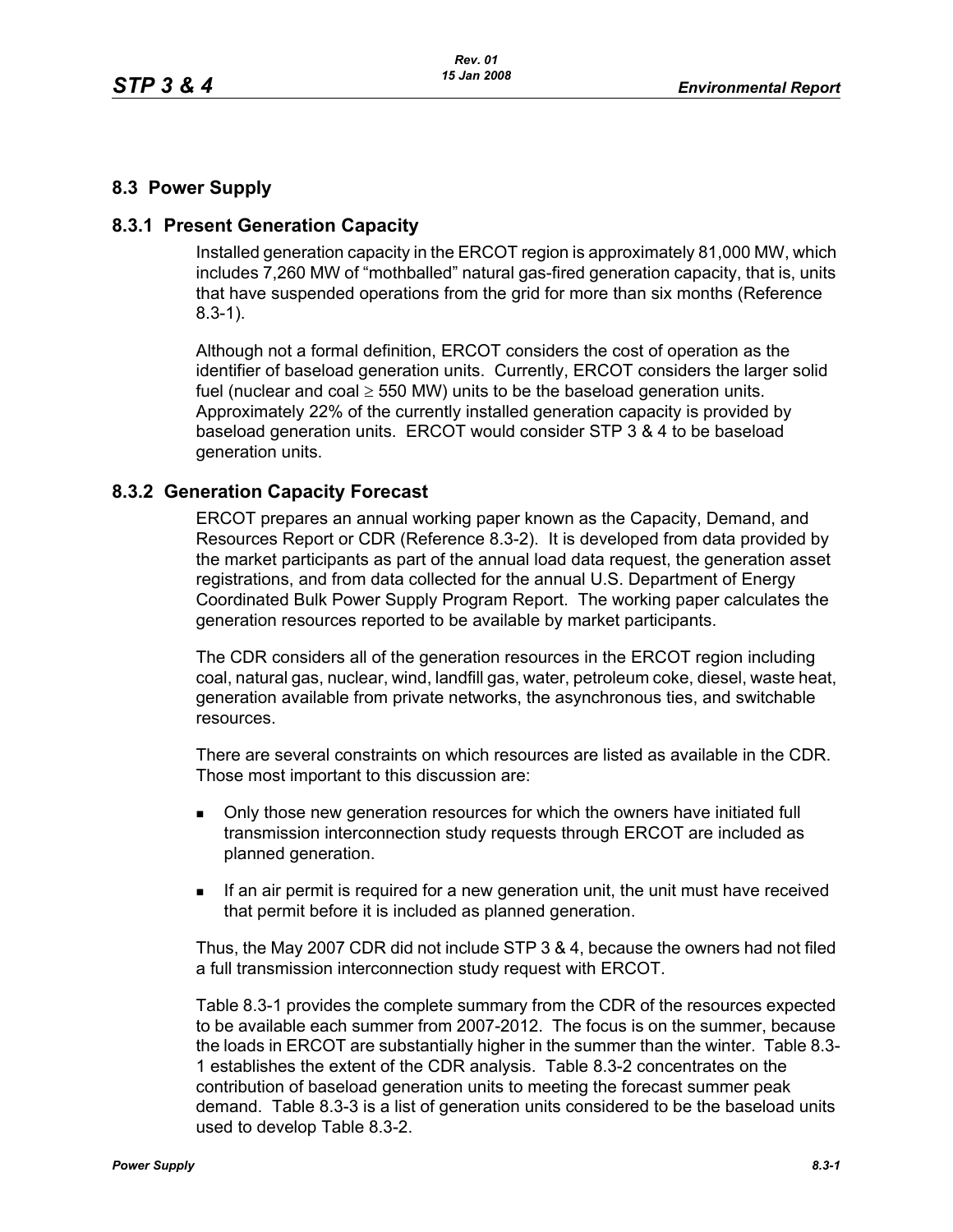Figure 8.3-1 is contained in the CDR and provides the ERCOT generation capacity projections for 2012-2027. The program that develops the curves takes many factors into consideration:

- **Increasing age of generation units, which may lead to inefficiency, increased** outage time, or reduced output capacity
- New units being connected to the grid (capacity and date) based on market participants' reported plans
- Units being decommissioned (capacity and date) in accordance with market participants' reported plans
- Units being mothballed (capacity and date) based on market participants' reported plans
- Units being taken out of mothballed status and reconnected to the grid (capacity and date) based on market participants' reported plans

The figure provides three possible capacity scenarios based on the aging of existing units to assist the market participants in making sound economic decisions. Based on company operating experience and specific economic constraints, some market participants may choose to not operate their units past thirty years, some past forty years, or some past fifty years. The three aging scenarios allow the market participants to understand the forecast generation capacity with and without units of various ages. This provides the market participants flexibility in their economic decisions.

ERCOT does not dictate to the market participants which units should be mothballed, or when mothballed units should be returned to the grid, or when new units should be planned and constructed. ERCOT relies on market economic forces to provide the market participants with the impetus to make such economic decisions. ERCOT simply provides as much information as possible to assist the market participants in making good economic decisions that will benefit the whole ERCOT region.

### **8.3.3 References**

- 8.3-1 ERCOT Report on Existing and Potential Electric System Constraints and Needs, December 2006, available at http://www.ercot.com/news/presentations/2006/2006\_ERCOT\_Reports\_T ransmission Constraints and Needs.pdf.
- 8.3-2 Report on the Capacity, Demand, and Reserves in the ERCOT Region, May 2007, available at http://www.ercot.com/news/presentations/2007/07CDR05172007-final.xls.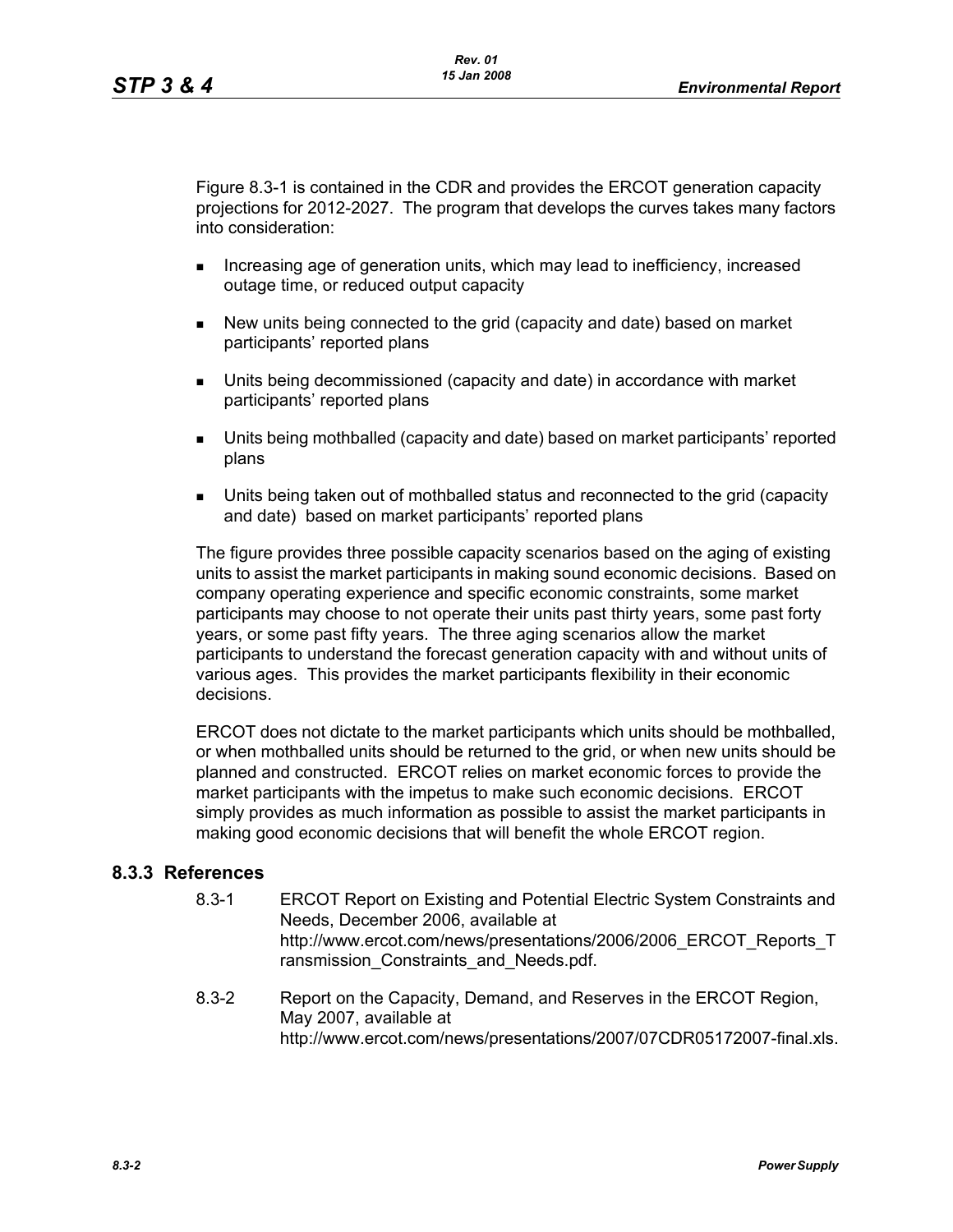| <b>Resources:</b>                                                | 2007   | 2008   | 2009   | 2010   | 2011   | 2012         |
|------------------------------------------------------------------|--------|--------|--------|--------|--------|--------------|
| Installed Capacity, MW                                           | 61,424 | 61,424 | 61,424 | 61,424 | 61,424 | 61,424       |
| Capacity from Private Networks, MW                               | 6,513  | 6,217  | 6,217  | 6,217  | 6,217  | 6,217        |
| Effective Load-Carrying Capability (ELCC) of Wind Generation, MW | 298    | 298    | 298    | 298    | 298    | 298          |
| RMR Units under Contract, MW                                     | 169    | 169    | 169    | 169    | 0      | $\Omega$     |
| <b>Operational Generation, MW</b>                                |        | 68,108 | 68,108 | 68,108 | 67,939 | 67,939       |
|                                                                  |        |        |        |        |        |              |
| 50 % of Non-Syncronous Ties, MW                                  | 553    | 553    | 553    | 553    | 553    | 553          |
| Switchable Units, MW                                             | 2,848  | 2,848  | 2,848  | 2,848  | 2,848  | 2,848        |
| Available Mothballed Generation, MW                              | 165    | 510    | 419    | 594    | 558    | 522          |
| Planned Units (not wind) with Signed IA and Air Permit, MW       | 0      | 550    | 550    | 550    | 1,300  | 2,100        |
| ELCC of Planned Wind Units with Signed IA, MW                    | 0      | 171    | 174    | 174    | 174    | 174          |
| <b>Total Resources, MW</b>                                       | 71,970 | 72,740 | 72,652 | 72,827 | 73,372 | 74,136       |
|                                                                  |        |        |        |        |        |              |
| less Switchable Units Unavaialble to ERCOT, MW                   | 158    | 317    | 317    | 0      | 0      | $\mathbf{0}$ |
| less Retiring Units, MW                                          | 0      | 375    | 375    | 433    | 433    | 433          |
| <b>Resources, MW</b>                                             | 71,812 | 72,048 | 71,960 | 72,394 | 72,939 | 73,703       |

| Table 8.3-1 Forecast Summer Resources for 2007-2012 |  |
|-----------------------------------------------------|--|
|-----------------------------------------------------|--|

Reference 8.3-2

|  | Table 8.3-2 Forecast Summer Capacity, Baseload Generation Units Only |  |  |  |  |
|--|----------------------------------------------------------------------|--|--|--|--|
|--|----------------------------------------------------------------------|--|--|--|--|

|                                | 2007   | 2008   | 2009   | 2010   | 2011   | 2012   |
|--------------------------------|--------|--------|--------|--------|--------|--------|
|                                |        |        |        |        |        |        |
| <b>Resources, MW</b>           | 71,812 | 72,048 | 71,960 | 72,394 | 72,939 | 73,703 |
|                                |        |        |        |        |        |        |
| <b>Baseload Generation, MW</b> | 17,621 | 17,621 | 19,057 | 19,998 | 21,378 | 22,178 |
|                                |        |        |        |        |        |        |
| % of Resources that are        | 24.5%  | 24.5%  | 26.5%  | 27.6%  | 29.3%  | 30.1%  |
| <b>Baseload Generation</b>     |        |        |        |        |        |        |
|                                |        |        |        |        |        |        |

Compiled from Reference 8.3-2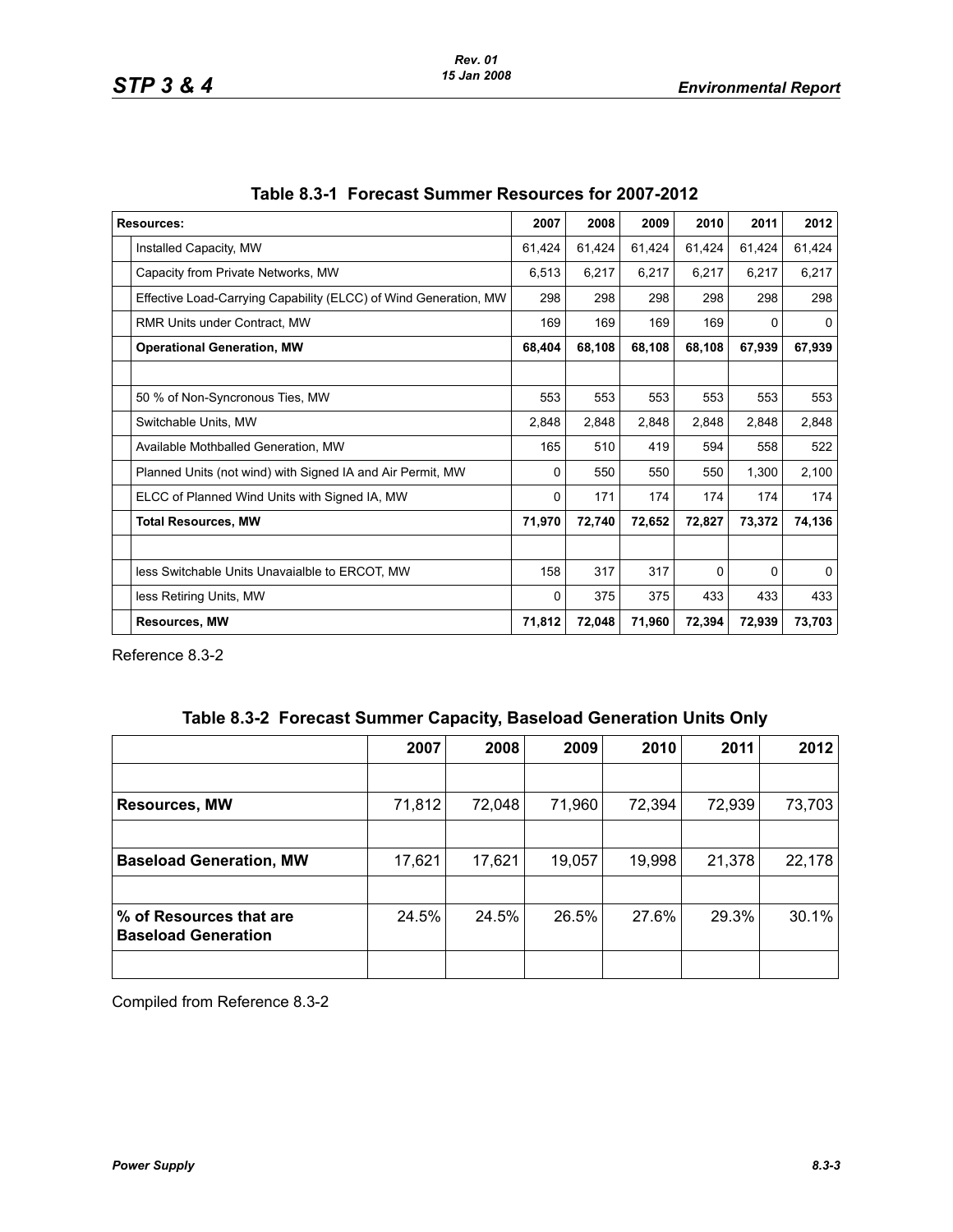|                           | <b>Summer Capacity, MW</b> |        |        |        |        |        |  |
|---------------------------|----------------------------|--------|--------|--------|--------|--------|--|
| <b>Unit Name</b>          | 2007                       | 2008   | 2009   | 2010   | 2011   | 2012   |  |
| Big Brown 1               | 597                        | 597    | 597    | 597    | 597    | 597    |  |
| Big Brown 2               | 610                        | 610    | 610    | 610    | 610    | 610    |  |
| Coleto Creek 1            | 633                        | 633    | 633    | 633    | 633    | 633    |  |
| Comanche Peak 1           | 1,164                      | 1,164  | 1,164  | 1,164  | 1,164  | 1,164  |  |
| Comanche Peak 2           | 1,164                      | 1,164  | 1,164  | 1,164  | 1,164  | 1,164  |  |
| Fayette Power Project 1   | 596                        | 596    | 596    | 596    | 596    | 596    |  |
| Fayette Power Project 2   | 608                        | 608    | 608    | 608    | 608    | 608    |  |
| JK Spruce 1               | 560                        | 560    | 560    | 560    | 560    | 560    |  |
| Limestone 1               | 826                        | 826    | 826    | 826    | 826    | 826    |  |
| Limestone 2               | 853                        | 853    | 853    | 853    | 853    | 853    |  |
| Martin Lake 1             | 799                        | 799    | 799    | 799    | 799    | 799    |  |
| Martin Lake 2             | 795                        | 795    | 795    | 795    | 795    | 795    |  |
| Martin Lake 3             | 804                        | 804    | 804    | 804    | 804    | 804    |  |
| Monticello 1              | 560                        | 560    | 560    | 560    | 560    | 560    |  |
| Monticello 2              | 579                        | 579    | 579    | 579    | 579    | 579    |  |
| Monticello 3              | 808                        | 808    | 808    | 808    | 808    | 808    |  |
| Oklaunion 1               | 629                        | 629    | 629    | 629    | 629    | 629    |  |
| South Texas 1             | 1,282                      | 1,282  | 1,282  | 1,282  | 1,282  | 1,282  |  |
| South Texas 2             | 1,282                      | 1,282  | 1,282  | 1,282  | 1,282  | 1,282  |  |
| W A Parish 5              | 657                        | 657    | 657    | 657    | 657    | 657    |  |
| W A Parish 6              | 645                        | 645    | 645    | 645    | 645    | 645    |  |
| W A Parish 7              | 567                        | 567    | 567    | 567    | 567    | 567    |  |
| W A Parish 8              | 603                        | 603    | 603    | 603    | 603    | 603    |  |
| Oak Grove 1               |                            |        | 855    | 855    | 855    | 855    |  |
| Sandow 5                  |                            |        | 581    | 581    | 581    | 581    |  |
| Oak Grove 2               |                            |        |        | 855    | 855    | 855    |  |
| Comanche Peak 1&2 Upgrade |                            |        |        | 86     | 86     | 86     |  |
| JK Spruce 2               |                            |        |        |        | 750    | 750    |  |
| Twin Oaks 3               |                            |        |        |        | 630    | 630    |  |
| Sandy Creek 1             |                            |        |        |        |        | 800    |  |
|                           | 17,621                     | 17,621 | 19,057 | 19,998 | 21,378 | 22,178 |  |

# **Table 8.3-3 Baseload Generation Units for Summer Capacity Forecast**

Compiled from Reference 8.3-2